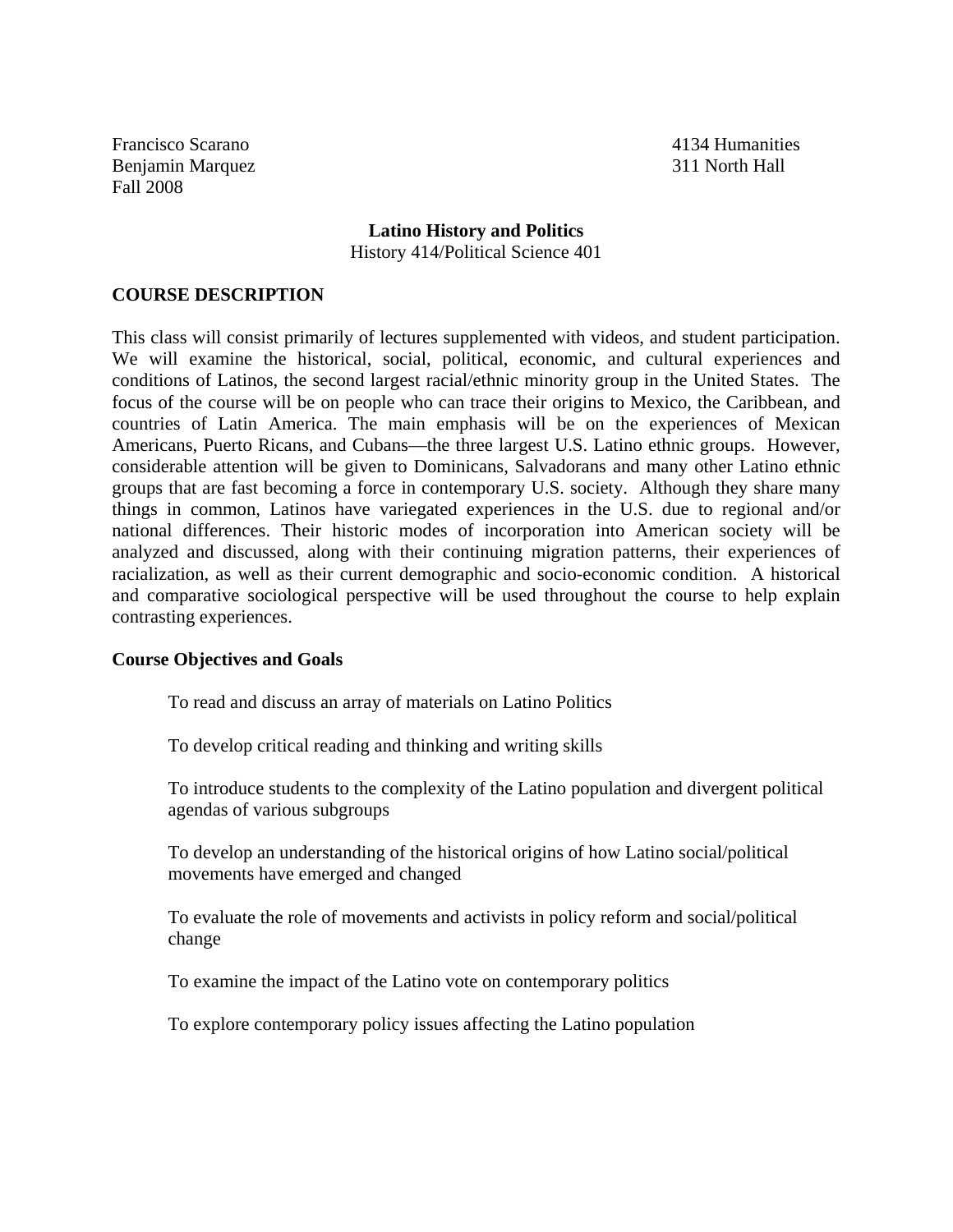To examine the agency and contributions of Latinos to the process of political and social change

The following books are available at the Rainbow Bookstore:

Juan Gonzalez. *Harvest of Empire.* Peggy Levitt. *The Transnational Villagers.* Benjamin Marquez. *Constructing Identities in Mexican American Political Organizations*. Gina Perez, *The Near Northwest Side Story: Migration, Displacement, and Puerto Rican Families.* Gustavo Perez-Firmat. *Next Year in Cuba: A Cubano's Coming-Of-Age in America*. Roger Waldinger and Michael Lichter. *How the Other Half Works: Immigration and the Social Organization of Labor.*

All assigned readings are on reserve.

# **Course Requirements**

# **I. Class Participation**

We encourage class participation. Extra credit will be given for thoughtful questions, arguments and debate. Extra credit will be given for students who present their research findings at the end of the semester.

# **II. A Mid-Term Examination**

The mid-term exam will consist of essay and short answer questions.

# **III. Five Book Critiques**

Five (5) five-page critiques of the thesis, methods, evidence and conclusions of the assigned books. Students are required to critique Guidelines will be distributed in class. Papers are due on the day the books are discussed. All students are required to critique our first reading, Peggy Levitt's *The Transnational Villagers*. Students can then choose among the remaining books to fulfill the five-critique requirement.

Time will be set aside to discuss all of the assigned readings. In order to facilitate our critique of the assigned readings, all students will be assigned to a small discussion group. On the days discussions of the assigned readings are scheduled, students in these groups will spend about fifteen minutes reading each others papers, offering constructive criticism to one another, and raising issues and questions to be brought before the whole class.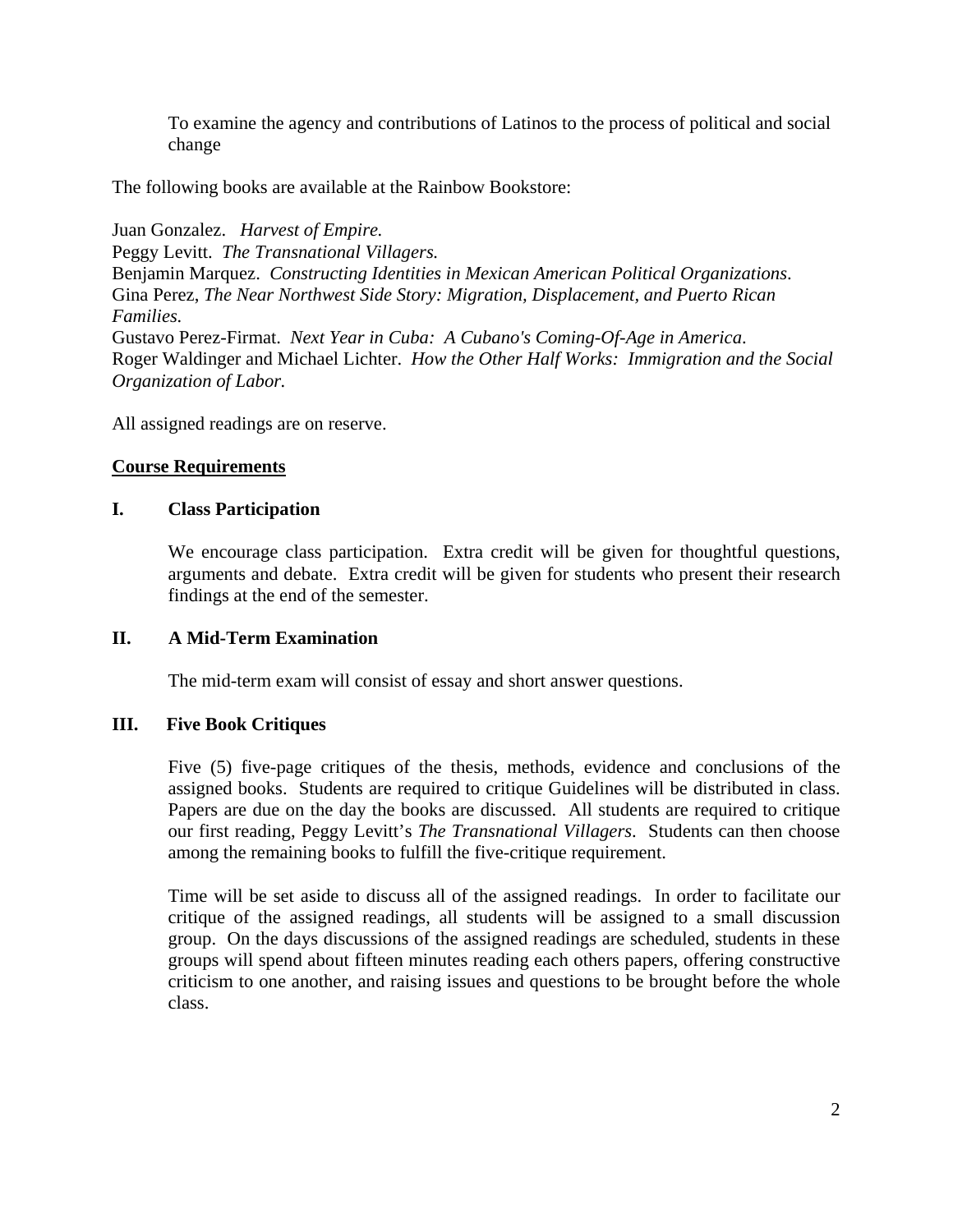Please note, even if you have not written a book critique during a given week, it is still essential that you read the assigned books each week before coming to class. It is not possible to put off any of the readings before the exams and expect to do well in the class.

# **IV. A Research Paper**

A twelve to fifteen page research paper. Guidelines will be distributed in class. The term paper is due on December  $11<sup>th</sup>$ . We ask that you turn in both a paper copy and an electronic copy of your research paper, in PDF or DOC format.

# **IV. A Final Examination.**

Thursday. December  $18<sup>th</sup>$  at 2:45 p.m. Format to be announced.

**Grades** will be determined using the following weighing scheme:

| Mid Term Exam20% |  |
|------------------|--|
|                  |  |
|                  |  |
|                  |  |

Students must complete all required work in order to be eligible to receive a passing grade in the course. Make up exams will be given and late papers accepted without a penalty only in the case of a medical emergency.

### **Office Hours:**

Professor Scarano: Wednesdays, 1:30-2:30 (walk-in); Wednesdays, 2:30-4:30 (by appointment; please sign up outside office, 4234 Humanities or by email, fscarano@wisc.edu)

Professor Marquez: Monday and Wednesday 10:00 to 12:00 and by appointment, 311 North Hall. marquez@polisci.wisc.edu

Feel free to make an appointment or drop by during our office hours. We welcome students.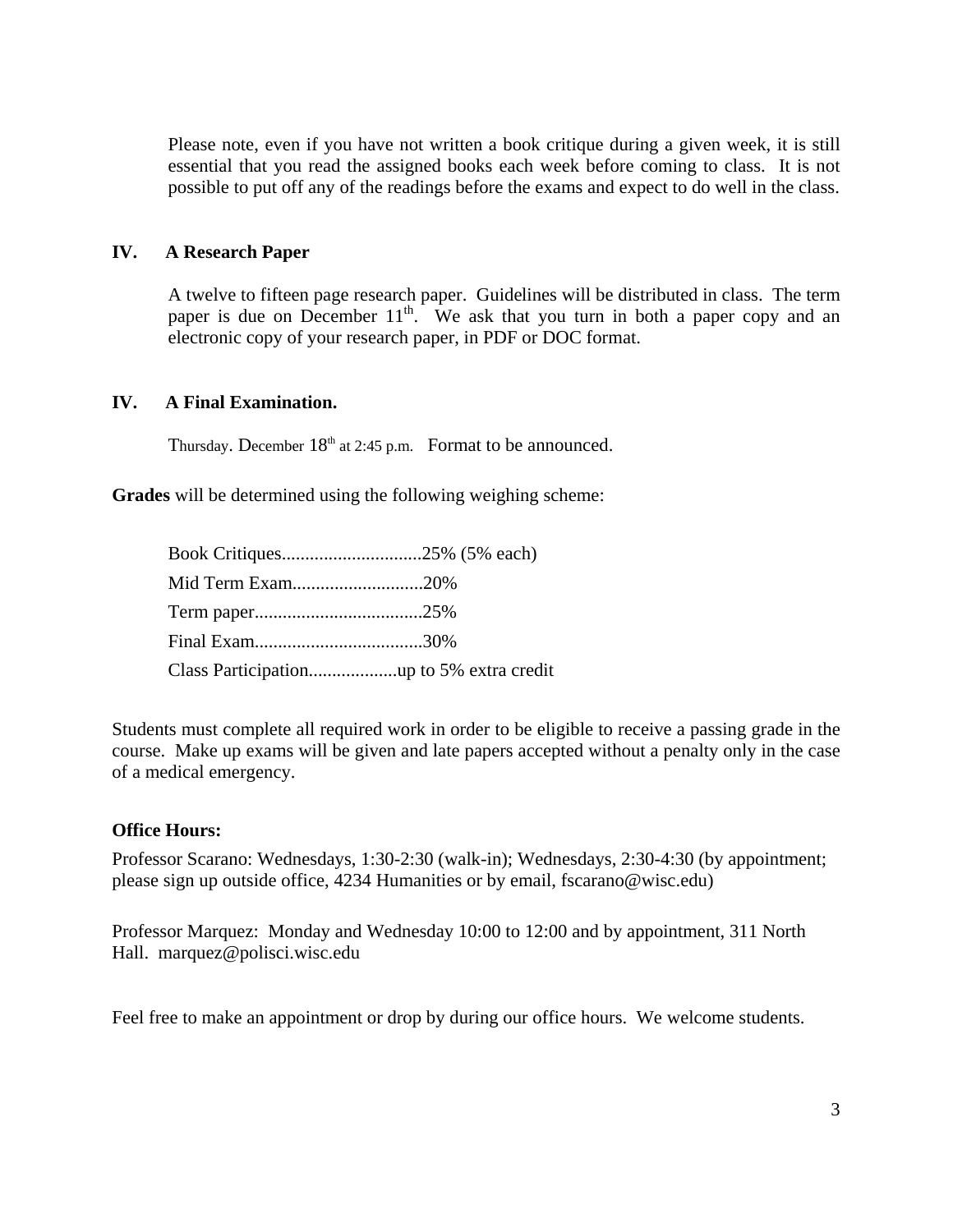# **COURSE OUTLINE/TOPICS**

### **Week One. September 1-5. :** The Latino Population in the U.S.

A. Introduction, assignments, administrative matters [Sept. 2]

B. U.S. Latinos: A Profile [Sept. 4 - BM]

Reading: Levitt, Peggy. *The Transnational Villagers: Dominicans in Boston*.

### **Week Two September 8-12** Latino Ethnicity: Culture and Identity

A. Assimilation Theory and the Experience of Latino Immigrants [Sept. 9 - BM]

 B. Discuss *The Transnational Villagers: Dominicans in Boston*. [Sept. 11 FS and BM]. Critique due.

Readings: Gina Perez, *The Near Northwest Side Story: Migration, Displacement, and Puerto Rican Families.*

**Week Three. September 15-19:** Culture and Negotiation: Latinos in the New Megalopolises

A. Latinos in Los Angeles [Sept. 16 – BM]

B. Negotiated Latinidad: Culture and Identity in the New Chicago [Sept. 18 – FS]

**Week Four. September 22-26:** The Culture Wars: Assimilation, Bilingualism and its **Discontents** 

A. Discuss Perez, *The Near Northwest Side Story.* [Sept. 23 - FS and BM] Critique due.

B. English-only Movements [Sept. 25 – BM]

### **Week Five. September 29-October 3:** The Mexican American Civil Rights Movement

A. Bilingualism and the Complexities of Cultural Promotion [Sept. 30 - FS]

B. Historical precedents: The Mexican American Civil Rights Movement [Oct. 2 - BM]

Reading: *Next Year in Cuba: A Cubano's Coming-of-Age in America*.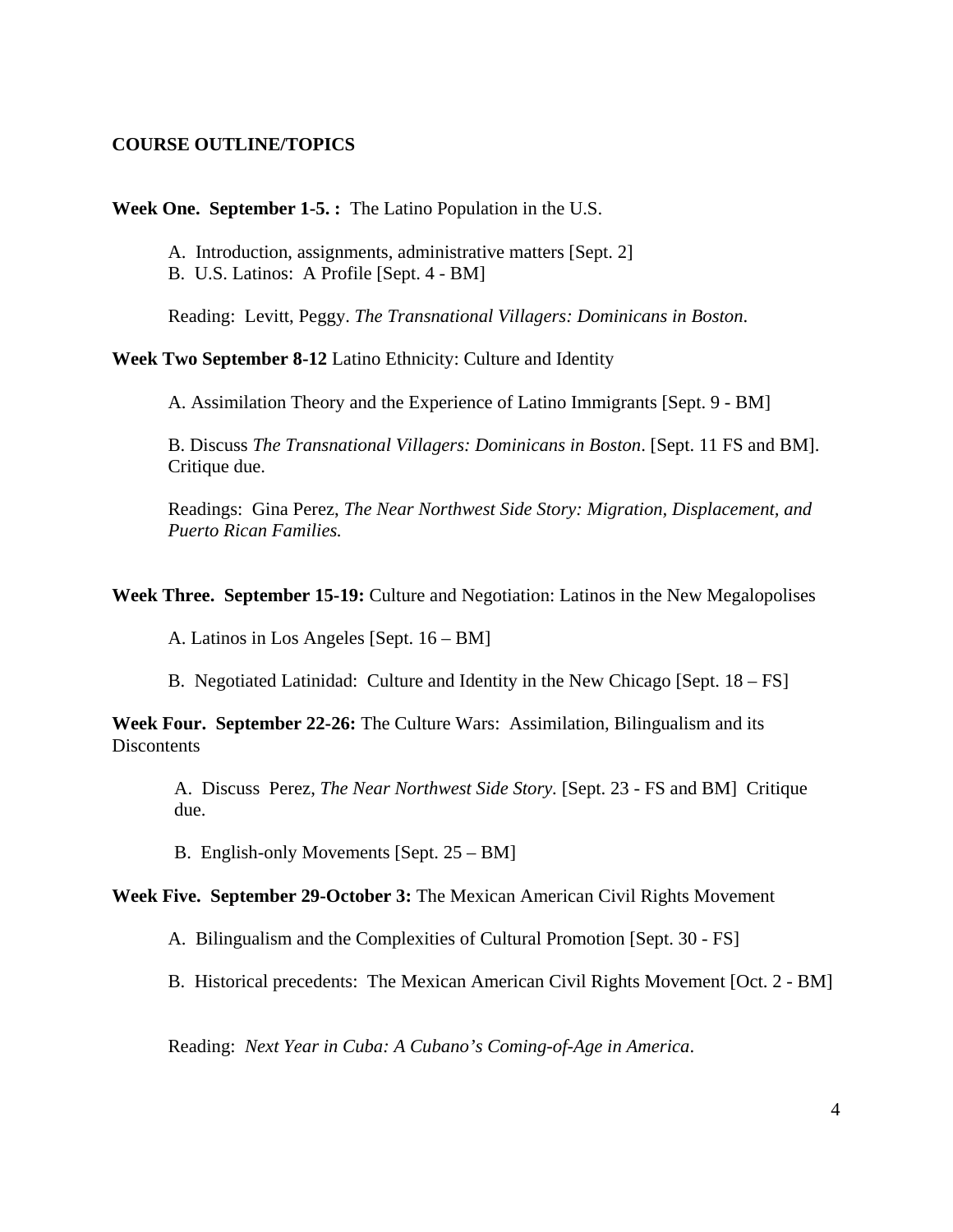#### **Week Six. October 6-10:** Cuban Exile Politics

- A. The Chicano Movement of the 1960s and 1970s [Oct. 7 BM].
- B. Cuban Exceptionalism? [Oct. 9 FS]

### **Week Seven. October 13-17:** Puerto Rico, USA?

- A. (Guest Lecture) [Oct. 14].
- B. Discuss *Next Year in Cuba.* [Oct 16] Critique due.

### **Week Eight. October 20-24:** Puerto Rico, USA?

 A. Puerto Ricans in the American Century: Coloniality, Incorporation, and Nationhood [Oct. 21 - FS]

B. The Puerto Rican Status Debate /Review session [Oct. 23 - FS]

### **Week Nine. October 27-31:**

A. Midterm exam [Oct. 28]

 B. Looking Back: U.S. Empire and the Construction of a Latino Colonial World [Oct. 30 - FS]

Reading: *Harvest of Empire: A History of Latinos in America*.

### **Week Ten. November 3-7.** Latinos and the Election

A. Latinos and Voting [Nov. 4 – BM]

B. Latinos and the New Obama or McCain Administration [Nov. 6 - BM & FS]

Reading: *Constructing Identities in Mexican American Political Organizations*.

**Week Eleven. November 10-14:** Latino Culture & Politics